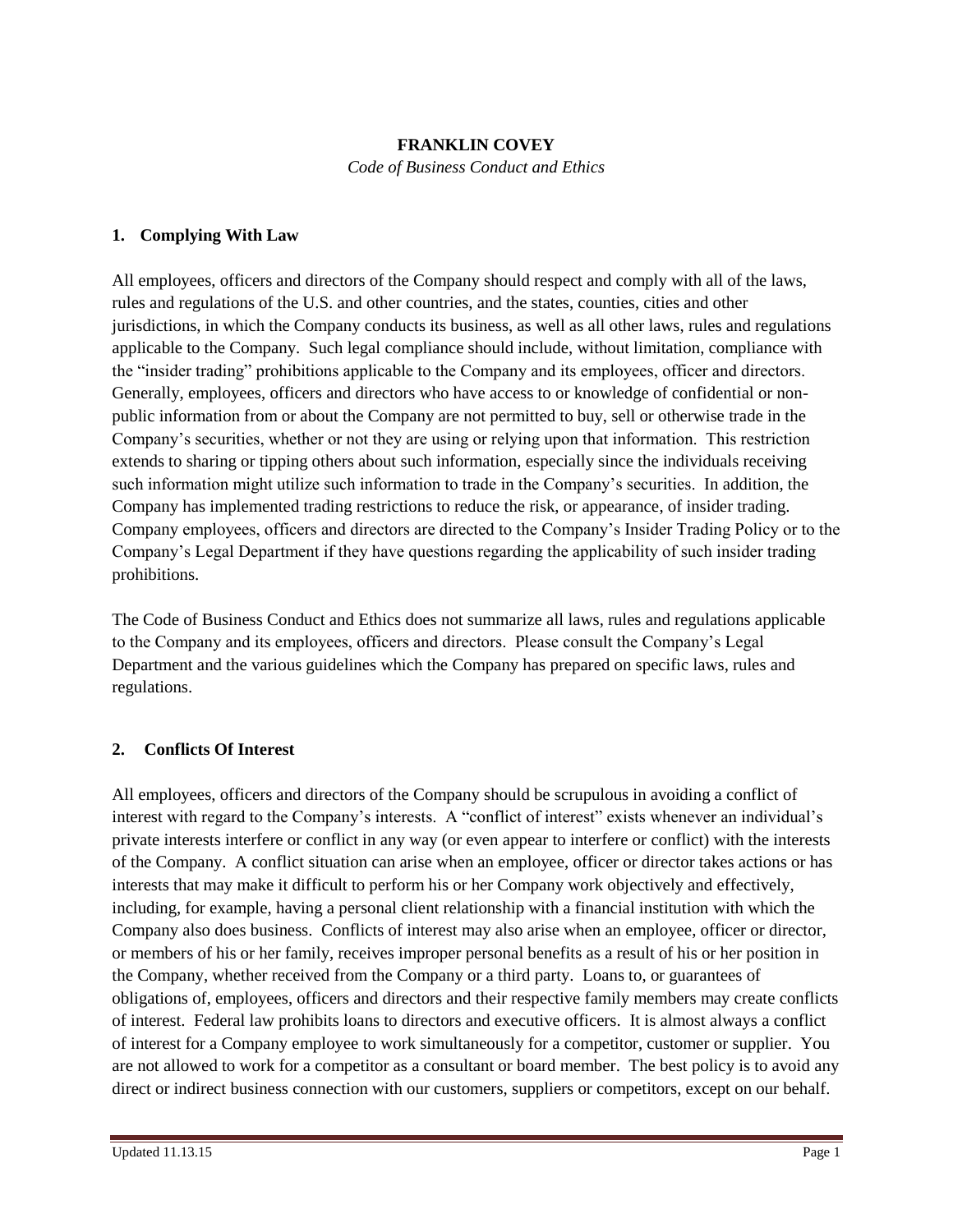Conflicts of interest are prohibited as a matter of Company policy, except under guidelines approved by the Board of Directors or committees of the Board.

Conflicts of interest may not always be clear-cut, so if you have a question, you should consult with higher levels of management or the Company's Legal Department. Any employee, officer or director who becomes aware of a conflict or potential conflict should bring it to the attention of a supervisor, manager or other appropriate personnel or consult the procedures described in this Code.

## **3. Corporate Opportunity**

Employees, officers and directors are prohibited from (a) taking for themselves personally opportunities that properly belong to the Company or are discovered through the use of corporate property, information or position; (b) using corporate property, information or position for personal gain; and (c) competing with the Company. Employees, officers and directors owe a duty to the Company to advance its legitimate interests when the opportunity to do so arises.

## **4. Confidentiality**

Employees, officers and directors of the Company must maintain the confidentiality of confidential information entrusted to them by the Company or its suppliers or customers, except when disclosure is authorized by the Legal Department or required by laws, regulations or legal proceedings. Whenever feasible, employees, officers and directors should consult the Legal Department if they believe they have a legal obligation to disclose confidential information. Confidential information includes all non-public information that might be of use to competitors of the Company, or harmful to the Company or its customers if disclosed.

# **5. Fair Dealing**

Each employee, officer and director should endeavor to deal fairly with the Company's customers, suppliers, competitors, officers and employees. None should take unfair advantage of anyone through manipulation, concealment, abuse of privileged information, misrepresentation of material facts or any other unfair dealing practice. We seek to outperform our competition fairly and honestly. We seek competitive advantages through superior performance, never through unethical or illegal business practices. Stealing proprietary information, possessing trade secret information that was obtained without the owner's consent, or inducing such disclosures by past or present employees of other companies is prohibited.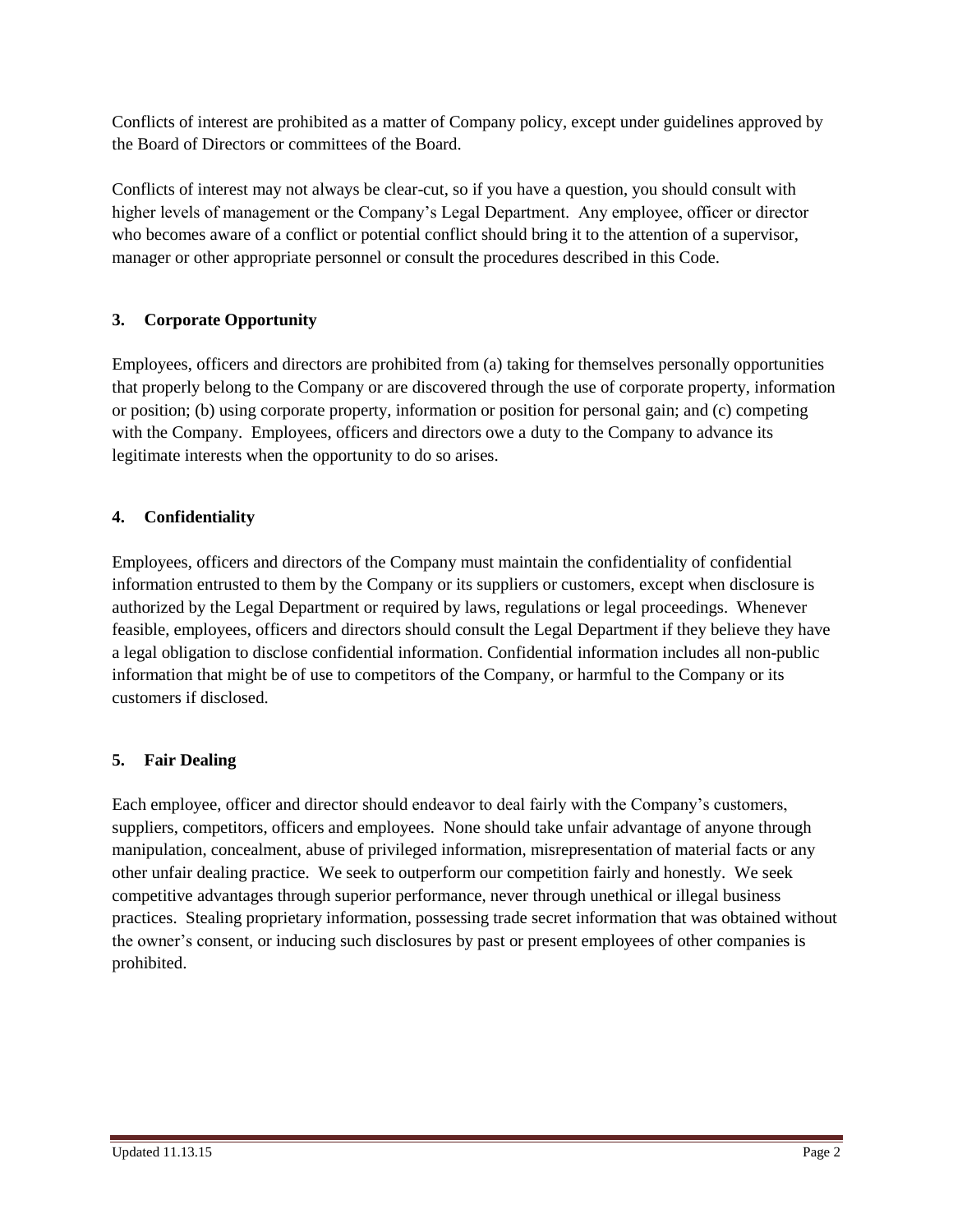#### **6. Protection And Proper Use Of Company Assets**

All employees, officers and directors should protect the Company's assets and ensure their efficient use. Theft, carelessness, and waste have a direct impact on the Company's profitability. All Company assets should be used only for legitimate business purposes.

## **7. Accounting Complaints**

The Company's policy is to comply with all applicable financial reporting and accounting regulations applicable to the Company. If any employee, officer or director of the Company has concerns or complaints regarding questionable accounting or auditing matters of the Company, then he or she is encouraged to submit those concerns or complaints (anonymously, confidentially or otherwise) to the Audit Committee of the Board of Directors (which will, subject to its duties arising under applicable law, regulations and legal proceedings, treat such submissions confidentially. Such submissions may be directed to the attention of the Audit Committee, or any director who is a member of the Audit Committee, at the principal executive offices of the Company.

## **8. Reporting Any Illegal Or Unethical Behavior**

Employees are encouraged to talk to supervisors, managers or other appropriate personnel about observed illegal or unethical behavior and, when in doubt, about the best course of action in a particular situation. Employees, officers and directors who are concerned that violations of this Code or that other illegal or unethical conduct by employees, officers or directors of the Company have occurred or may occur should either contact their supervisor or superiors. If they do not believe it appropriate or are not comfortable approaching their supervisors or superiors about their concerns or complaints, then they may contact either the Legal Department of the Company or the Audit Committee or Nominating/Corporate Governance Committee of the Board of Directors of the Company [\(lead.director@franklincovey.com](mailto:lead.director@franklincovey.com) or [audit.committee@franklincovey.com\)](mailto:audit.committee@franklincovey.com). If their concerns or complaints required confidentiality, including keeping their identity anonymous, then this confidentiality will be protected, subject to applicable law, regulation or legal proceedings.

## **9. No Retaliation**

The Company will not permit retaliation of any kind by or on behalf of the Company and its employees, officers and directors against good faith reports or complaints of violations of this Code or other illegal or unethical conduct.

## **10. Public Company Reporting**

As a public company, it is of critical importance that the Company's filings with the Securities and Exchange Commission be accurate and timely. Depending on their position with the Company, an employee, officer or director may be called upon to provide necessary information to assure that the